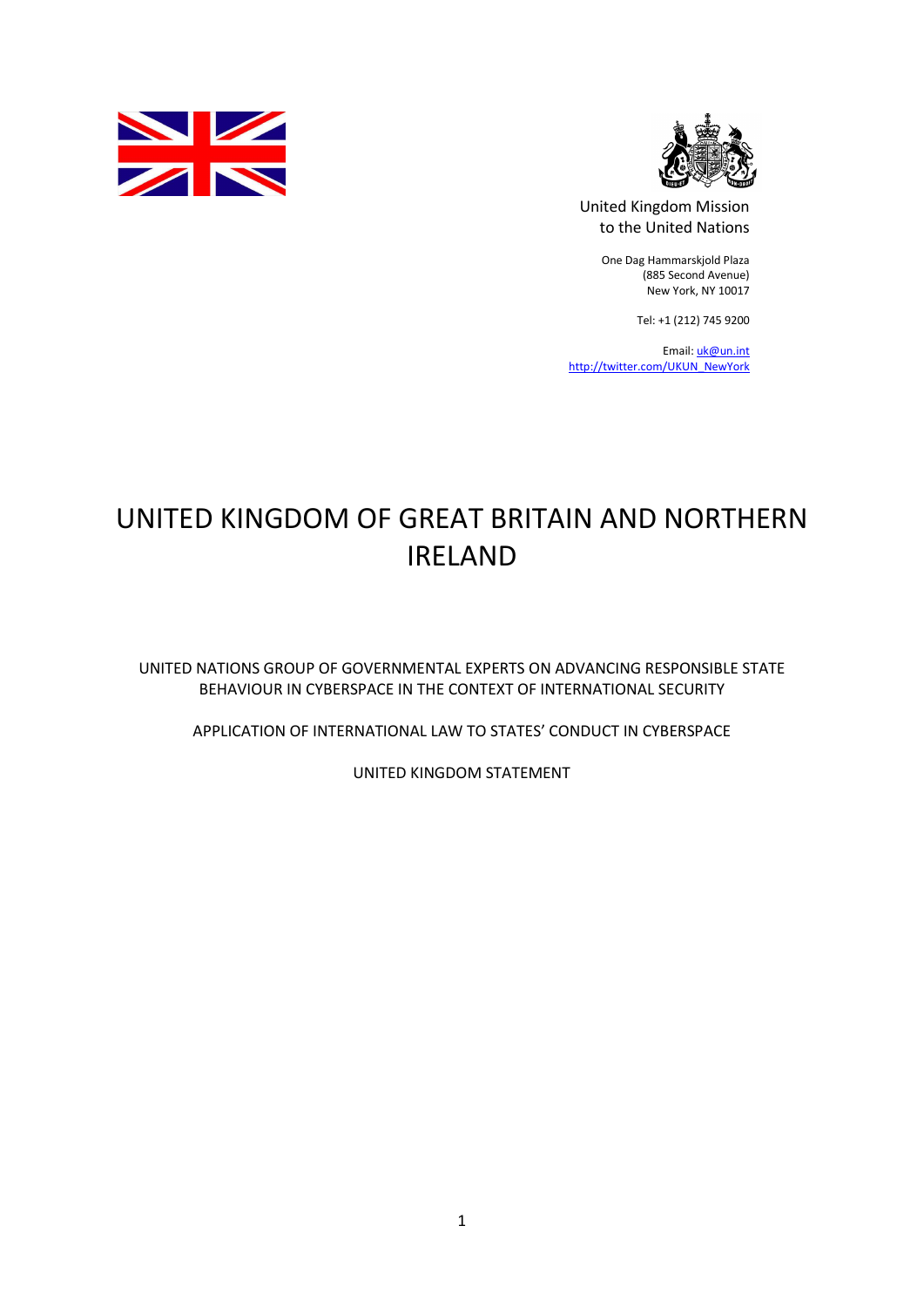This statement is submitted as part of the Group of Governmental Experts process ("GGE"), by the participating governmental expert from the United Kingdom in accordance with the mandate of the Group of Governmental Experts on Advancing responsible State behaviour in cyberspace in the context of international security, established pursuant to General Assembly resolution 73/266A.

## **INTRODUCTION**

 $\overline{a}$ 

- 1. International law is fundamental to maintaining security and stability in cyberspace and international law applies to States' conduct in cyberspace on the same basis as it applies to their other conduct. The application of international law to States' conduct in cyberspace is clearly recognised by the international community. In the recent 2021 OEWG report, States reaffirmed their understanding (as already set out in the 2013 and 2015 GGE reports) that 'international law, and in particular the Charter of the United Nations, is applicable and is essential to maintaining peace and stability and promoting an open, secure, stable, accessible and peaceful ICT environment'.
- 2. The United Kingdom therefore welcomes the current initiative encouraging States to submit statements to be annexed to the report of the Governmental Group of Experts setting out their national positions on how international law applies in cyberspace. This will assist States in promoting a better understanding of international law and its development and facilitate greater transparency about, and mutual understanding of, what constitute acceptable behaviours in cyberspace. The greater the clarity on the boundaries of lawful behaviour, the lower the risk of miscalculation and the clearer the consequences can be for transgressing them. This statement is intended as a contribution to this initiative and briefly sets out, on a non-exhaustive basis, the United Kingdom's position on a number of specific issues relating to how international law applies to States' conduct in cyberspace.
- 3. The United Kingdom is committed to a free, open, peaceful and secure cyberspace. The use of cyberspace is in the interest of States and the international community as a whole and States have the right to exercise their cyber capabilities, subject to any restrictions imposed by international law. While there is no internationally agreed definition of "cyberspace" it is used in this statement to refer to the sphere of actions and conduct carried out using the interdependent network of information technology infrastructures that includes the internet, internet-related telecommunications networks, computer systems and internet connected devices.<sup>1</sup> The prefix "cyber" is used in this statement to characterise actions which are carried out using such information technology infrastructures.

ategy\_2016.pdf which defines cyberspace as 'the interdependent network of information technology infrastructures that includes the Internet, telecommunications networks, computer systems, internet connected devices and embedded processors and controllers. It may also refer to the virtual world or domain as an experienced phenomenon, or abstract concept.' [https://assets.publishing.service.gov.uk/government/uploads/system/uploads/attachment\\_data/file/567242/national\\_cyber\\_security\\_str](https://assets.publishing.service.gov.uk/government/uploads/system/uploads/attachment_data/file/567242/national_cyber_security_str)

<sup>&</sup>lt;sup>1</sup> This definition is broadly based on the definition of cyberspace in HMG's National Cyber Security Strategy 2016-2021 which can be found here: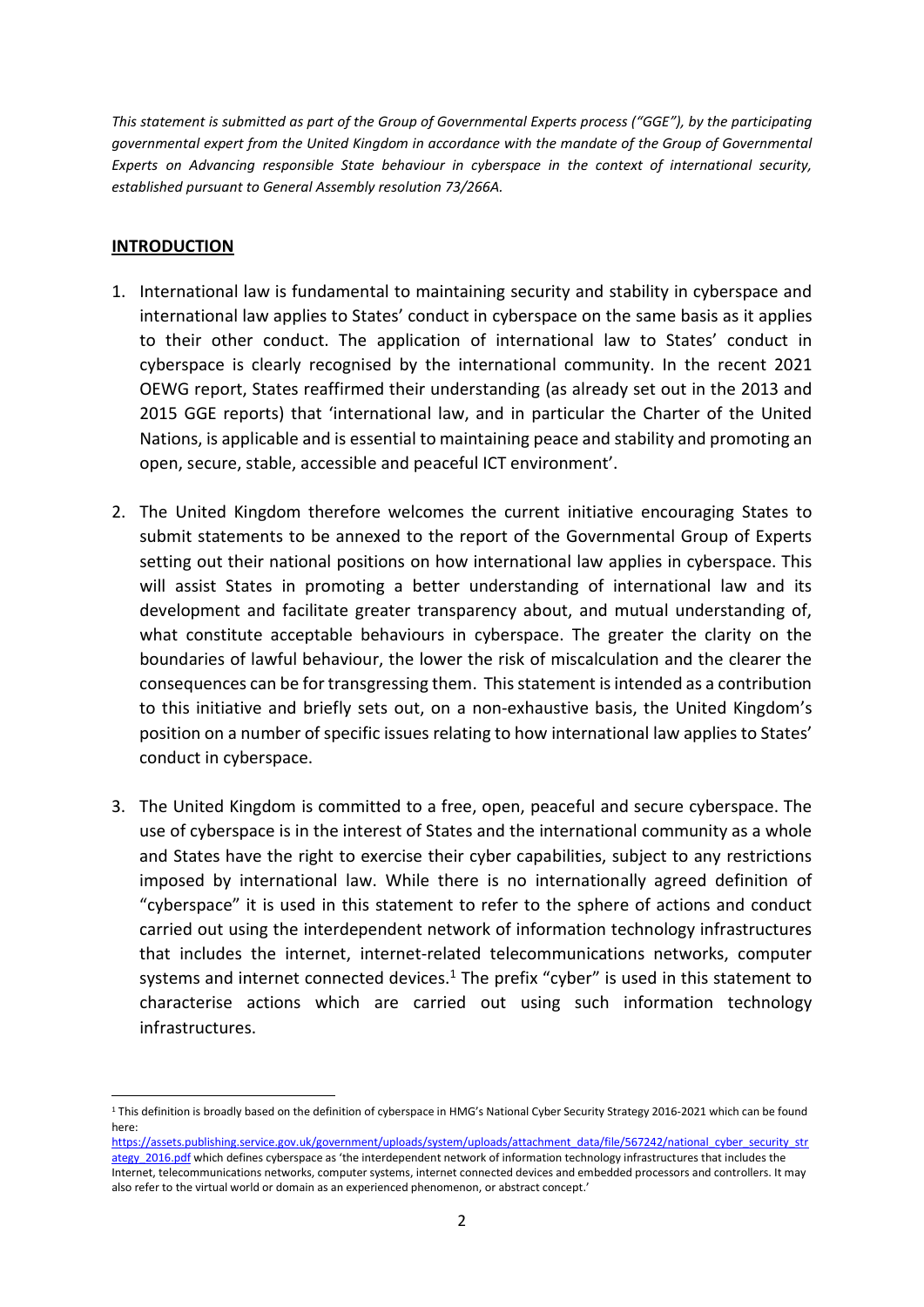## UN CHARTER

- 4. The Charter of the United Nations applies to States' conduct in cyberspace, as it does to their other conduct.
- 5. Article 2(4) of the UN Charter prohibits the threat or use of force against the territorial integrity or political independence of any State or in any other manner inconsistent with the purposes of the United Nations. Depending on the facts and circumstances in each case, conduct by States carried out in cyberspace is capable of constituting a threat or use of force if the actual or threatened conduct has or would have the same or similar effects of conduct using kinetic means. The circumstances in which the threat or use of force is not unlawful under international law are the same irrespective of whether the conduct is by kinetic or cyber means.
- 6. An operation carried out by cyber means may constitute an armed attack giving rise to the inherent right of individual or collective self-defence, as recognised in Article 51 of the UN Charter where the scale and effects of the operation are equivalent to those of an armed attack using kinetic means. Factors in considering the scale and effects of an attack may include the (actual or anticipated) physical destruction of property, injury and death. The exercise of the inherent right of self-defence against an imminent or on-going armed attack whether by kinetic or cyber means, may itself be by cyber or kinetic means and must always fulfil the requirements of necessity and proportionality. Whether or not to have recourse to the exercise of the inherent right of self-defence will always be carefully considered having regard to all the circumstances.
- 7. Article 2(3) and the provisions of Chapter VI of the Charter on the peaceful settlement of disputes can equally apply in relation to States' activities in cyberspace. Thus, in accordance with Article 33(1), States that are party to any cyber-related international dispute the continuation of which is likely to endanger the maintenance of international peace and security, shall endeavour to settle such dispute by peaceful means as described in Article 33 of the Charter: negotiation, enquiry, mediation, conciliation, arbitration, judicial settlement, resort to regional agencies or arrangements, or other peaceful means of their own choice.

#### NON-INTERVENTION & SOVEREIGNTY

 8. Below the threshold of the threat or use of force, the customary international law rule prohibiting interventions in the domestic affairs of States applies to States' operations in cyberspace as it does to their other activities. As set out by the International Court of Justice in its judgment in the Nicaragua case, the purpose of the rule on non-intervention is to ensure that all States remain free from external coercive intervention in matters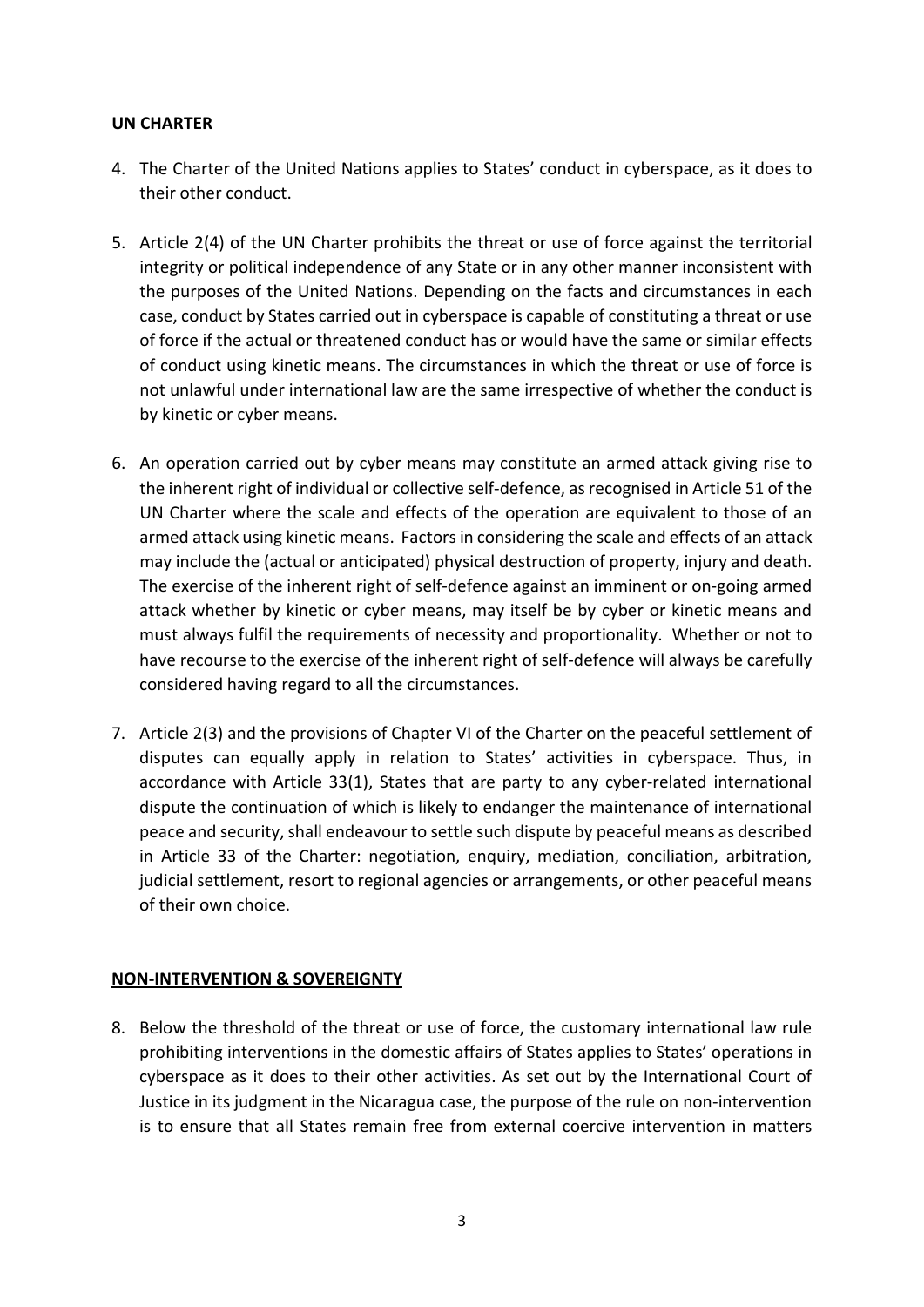affecting a State's powers, which are at the heart of a State's sovereignty such as the freedom to choose its own political, social, economic and cultural system.<sup>2</sup>

- 9. As the UK has noted previously, while the precise boundaries of this rule continue to be the subject of on-going debate, it provides a clearly established basis in international law for assessing the legality of State conduct. Thus the use of hostile cyber operations to manipulate the electoral system in another State to alter the results of an election, to undermine the stability of another State's financial system or to target the essential medical services of another State could all, depending on the circumstances, be in violation of the international law prohibition on intervention.
- 10. The International Court of Justice has established that a prohibited intervention is one bearing on matters which each State is permitted, by the principle of State sovereignty, to decide freely. Sovereignty, as a general principle, is a fundamental concept in international law. The United Kingdom recalls that any prohibition on the activities of States whether in relation to cyberspace or other matters, must be clearly established either in customary international law or in a treaty binding upon the States concerned. The United Kingdom does not consider that the general concept of sovereignty by itself provides a sufficient or clear basisfor extrapolating a specific rule or additional prohibition for cyber conduct going beyond that of non-intervention referred to above. At the same time, the United Kingdom notes that differing viewpoints on such issues should not prevent States from assessing whether particular situations amount to internationally wrongful acts and arriving at common conclusions on such matters.

#### STATE RESPONSIBILITY & ATTRIBUTION

 $\overline{a}$ 

- 11. A State is responsible under international law for cyber activities that are attributable to it in accordance with the rules on State responsibility. The responsibility of a State for activities that occur on its territory including in relation to activities in cyberspace is therefore determined in accordance with the rules of international law on State responsibility. As well as bearing responsibility for acts of its organs and agents, a State is also responsible in accordance with international law where, for example, a person or a group of persons acts on its instructions or under its direction or control.
- 12. UNGGE Norm 13(c) provides that States should not knowingly allow their territory to be used for internationally wrongful acts using information and communications technology.

 at para 205: 'In this respect [the Court] notes that, in view of the generally accepted formulations, the principle forbids all States or groups of States to intervene directly or indirectly in internal or external affairs of other States. A prohibited intervention must accordingly be one bearing on matters in which each State is permitted, by the principle of State sovereignty to decide freely. One of these is the choice of a political, economic, social and cultural system, and the formulation of foreign policy. Intervention is wrongful when it uses methods of coercion in regard to such choices, which must remain free ones. The element of coercion, which defines, and indeed forms the very essence of, prohibited intervention, is particularly obvious in the case of an intervention which uses force, either in the direct form of military action, or in the indirect form of support for subversive or terrorist armed activities within another State.' <sup>2</sup> Military and Paramilitary Activities in and against Nicaragua (Nicaragua v United States of America), Merits, Judgment, ICJ Reports 1986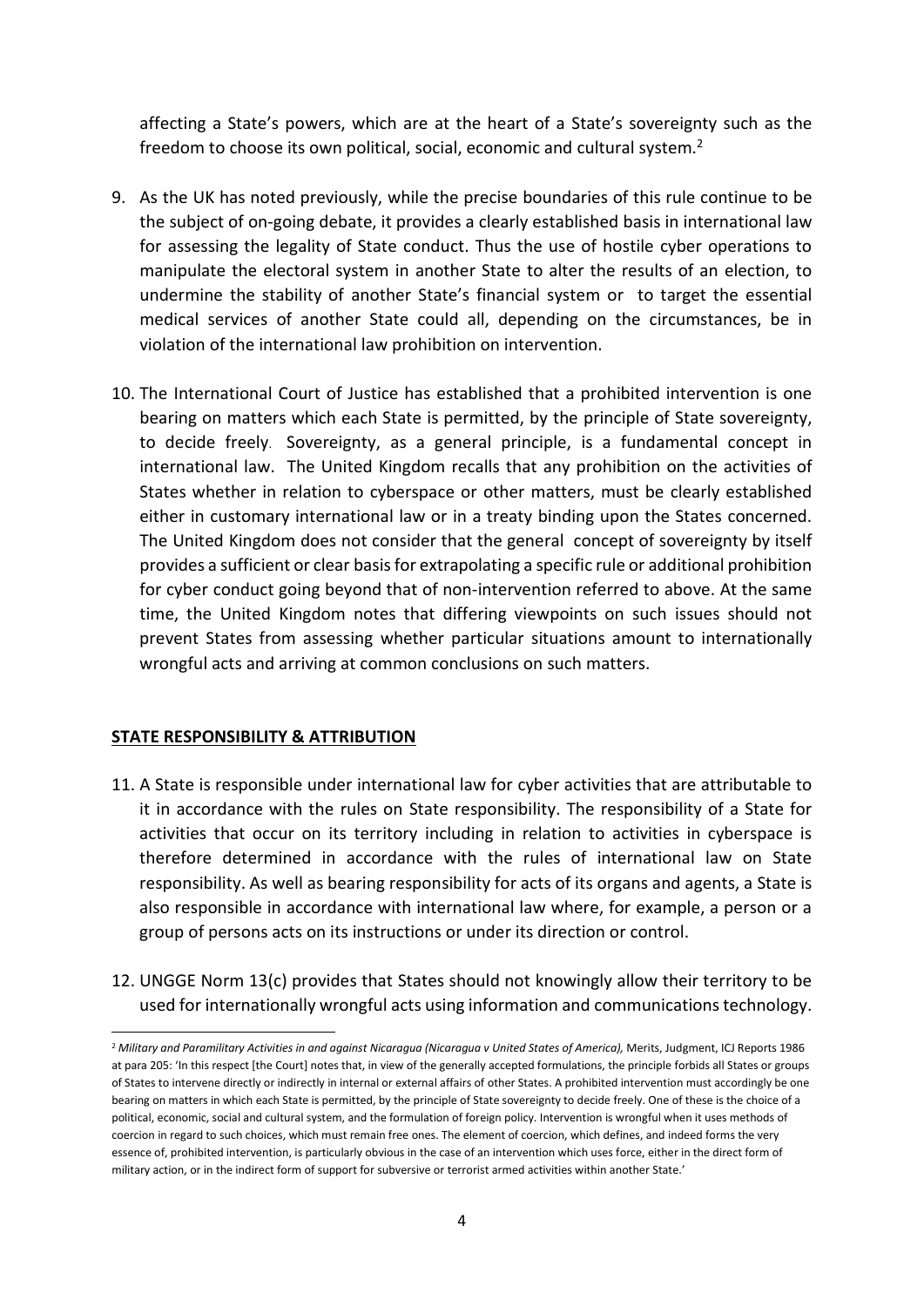This norm provides guidance on what may be expected to constitute appropriate State behaviour. The UK recognises the importance of States taking appropriate, reasonably available, and practicable steps within their capacities to address activities that are acknowledged to be harmful in order to enhance the stability of cyberspace in the interest of all States. But the fact that States have referred to this as a non-binding norm indicates that there is not yet State practice sufficient to establish a specific customary international law rule of 'due diligence' applicable to activities in cyberspace.

- 13. The term 'attribution' is used in relation to cyberspace in both a legal and non-legal sense. It is used in a legal sense to refer to identifying those who are responsible for an internationally wrongful act. It is also used in a non-legal sense to describe the identification of actors (including non-state actors) who have carried out cyber conduct which may be regarded as hostile or malicious but does not necessarily involve an internationally wrongful act.
- 14. For the UK, there are technical and diplomatic considerations in determining whether to attribute publicly such activities in cyberspace. The decision whether to make a public attribution statement is a matter of policy. Each case is considered on its merits. The UK will publicly attribute conduct in furtherance of its commitment to clarity and stability in cyberspace or where it is otherwise in its interests to do so.
- 15. Whatever the nature of the attribution, there is no general legal obligation requiring a State to publicly disclose any underlying information on which its decision to attribute conduct is based.

#### COUNTERMEASURES

- 16. Resort may be had to countermeasures in response to an internationally wrongful act, in accordance with international law, in relation to States' activities in cyberspace as in relation to their other activities. This includes both resorting to countermeasures against a State whose cyber activities constitute internationally wrongful acts and carrying out countermeasures by means of cyber operations. Countermeasures need not be symmetrical: where the internationally wrongful act is itself not a cyber activity, the response may nonetheless involve cyber-based countermeasures (and vice versa).
- 17. An injured State may only take countermeasures against a State which is responsible for an internationally wrongful act in order to induce that State to comply with its obligations. Any measures adopted must be commensurate with the injury suffered. They must be carried out in accordance with the conditions and restrictions established in international law and must in particular not contravene the prohibition on the threat or use of force, must be necessary and proportionate to the purpose of inducing the responsible State to comply with its obligations and must not contravene any other peremptory norm of international law.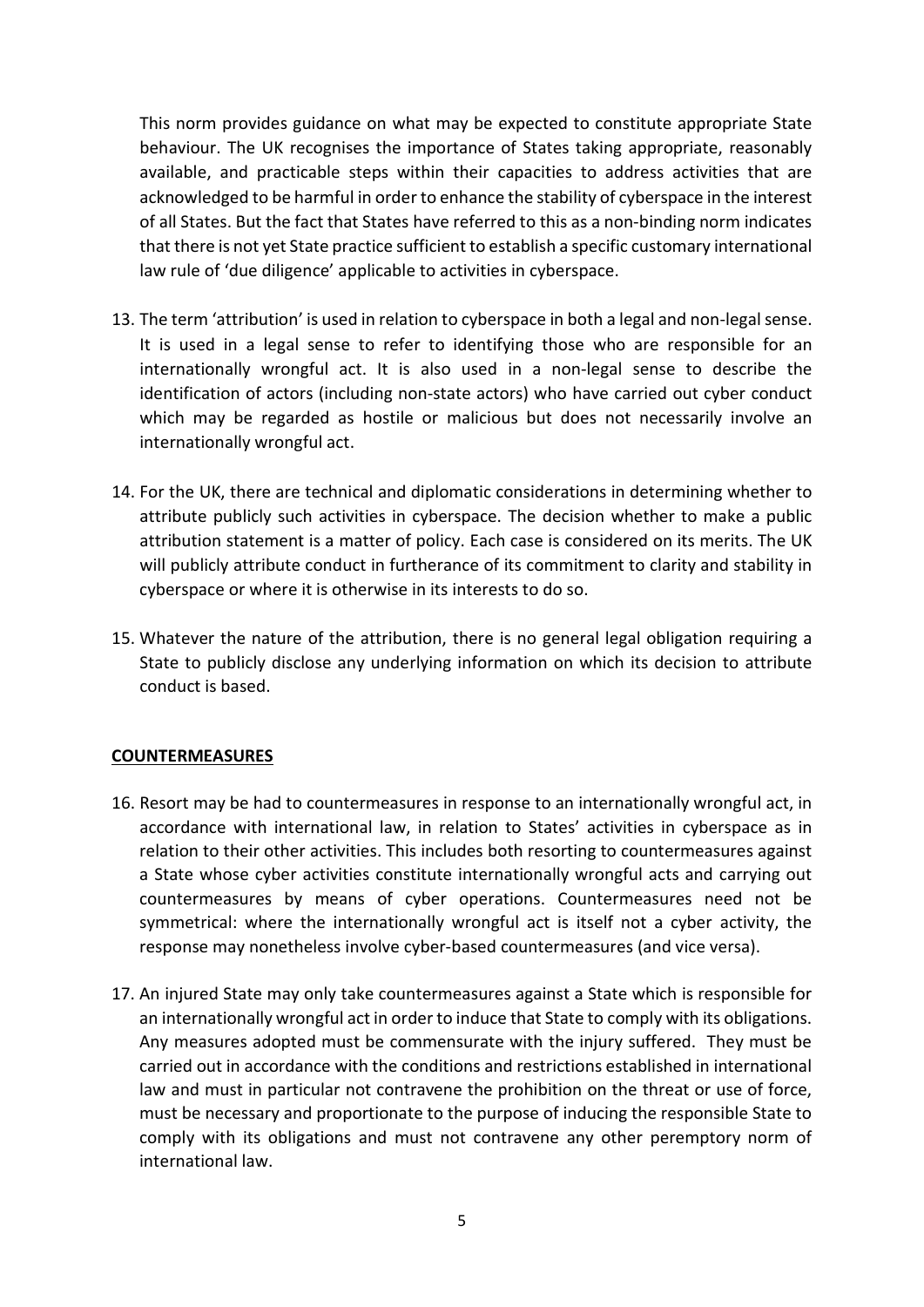- 18. The application of international law to the use of countermeasures in cyberspace must take account of the nature of cyber activities, which might commence and then cease almost instantaneously or within a short timeframe. In those circumstances, a wider pattern of cyber activities might collectively constitute an internationally wrongful act justifying a response.
- 19. The UK does not consider that States taking countermeasures are legally obliged to give prior notice (including by calling on the State responsible for the internationally wrongful act to comply with international law) in all circumstances. Prior notice may not be a legal obligation when responding to covert cyber intrusion with countermeasures or when resort is had to countermeasures which themselves depend on covert cyber capabilities. In such cases, prior notice could expose highly sensitive capabilities and prejudice the very effectiveness of the countermeasures in question. However any decision to resort to countermeasures without prior notice must be necessary and proportionate to the purpose of inducing compliance in the circumstances.

# INTERNATIONAL HUMAN RIGHTS LAW

- 20. Human rights obligations apply to States' activities in cyberspace as they do to in relation to their other activities. The UK continues to support the view set out in Human Rights Council Resolution 20/8 that 'the same rights that people have offline must also be protected online…'. States have an obligation to act in accordance with applicable international human rights law, including customary international law, and international conventions to which they are a party, such as the International Covenant on Civil and Political Rights, other UN treaties, and regional instruments such as the European Convention on Human Rights.
- 21. States' respect for their human rights obligations in relation to their activities in cyberspace is essential to ensuring an open, secure, stable, accessible and peaceful environment and certain rights may have particular relevance to States' activities in with privacy, family, home or correspondence, the right to freedom of thought, conscience and religion and the right to freedom of expression. cyberspace including the right not to be subjected to arbitrary or unlawful interference

#### INTERNATIONAL HUMANITARIAN LAW (IHL)

- 22. IHL applies to operations in cyberspace conducted in the furtherance of hostilities in armed conflict just as it does to other military operations.
- 23. IHL seeks to limit the effects of armed conflict it protects persons who are not, or who are no longer, participating in hostilities, and limits the methods and means of warfare